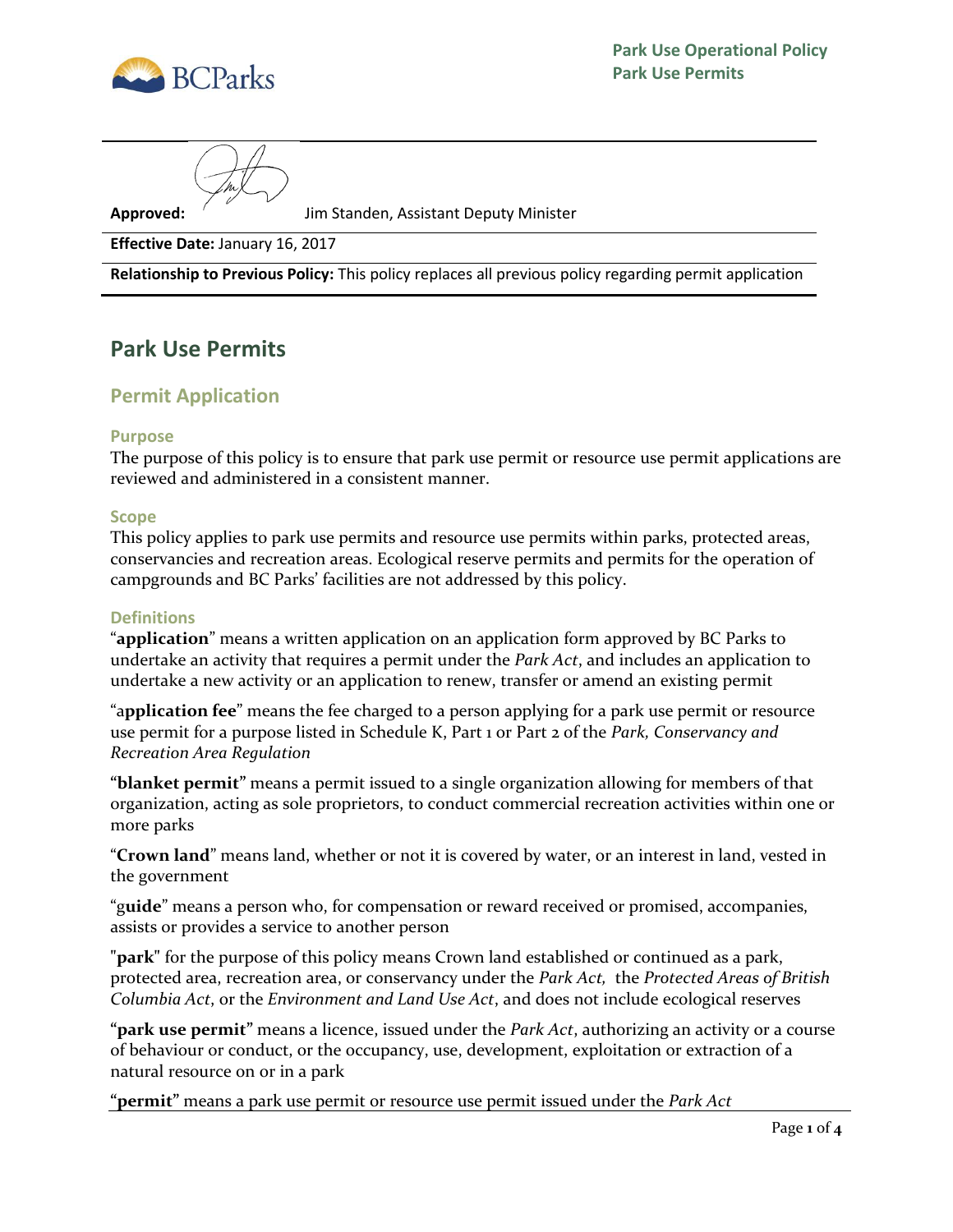**"resource use permit"** means a licence, issued under the *Park Act*, authorizing an activity or a course of behaviour or conduct, or the occupancy, use, development, exploitation, or extraction of a natural resource on or in recreation area

"**review**" means the ongoing administrative evaluation, examination and appraisal of the permit operations and the permit with a view to improving performance and correcting and improving the permit document

# **Policy**

It is the policy of BC Parks that all applications must be received in writing along with payment of the applicable application fee as set out in Schedule K of the *Park, Conservancy and Recreation Area Regulation*.

All permit applications submitted will be considered by BC Parks. BC Parks retains the discretion to either approve or deny an application for a permit following review of the application. Incomplete applications, or applications submitted without the required fee or any required attachments (i.e. maps) will not be processed.

# *1.1.1 Application Form*

The application must be submitted on the form provided by BC Parks, include the required fee and any attachments indicated on the form, including a map of the proposed permit area. The form must be filled out with enough detail to describe the proposed use, the areas being applied for, and be signed and dated by the applicant or someone authorized to sign on behalf of the applicant.

# *1.1.2 Eligibility*

Applicants must be eligible to hold a permit. This requirement applies to new applicants, permit holders applying for a renewal of an existing permit, or any entity requesting to have an existing permit transferred or assigned to them. The legal entities described below are eligible to hold a permit:

- Individuals who are 19 years of age or older;
- Corporations registered in British Columbia<sup>1</sup> (under the *Business Corporations Act* (BC));
- Registered partnerships, cooperatives and non-profit societies (a society incorporated under the *Society Act* (BC) which are formed under the relevant provincial statutes; or
- Educational Institutions;
- First Nations peoples applying through band corporations or Indian Bands and Tribal Councils. Band or Tribal Councils require a Band Council Resolution a) authorizing the Council to enter into the permit, and b) giving the signatories of the permit document the ability to sign on behalf of the Band; or
- Municipalities, regional districts, other government entities, and associations.

 $\overline{a}$ 

 $1$  We are aware that not all businesses need to register in order to do business in BC, as there are some exemptions under the provincial *Business Corporations Act*. Applicants are informed at the time of permit validation that it is their responsibility to be in compliance with the *Business Corporations Act* (BC), which may include registering their business if they are an extra-provincial corporation.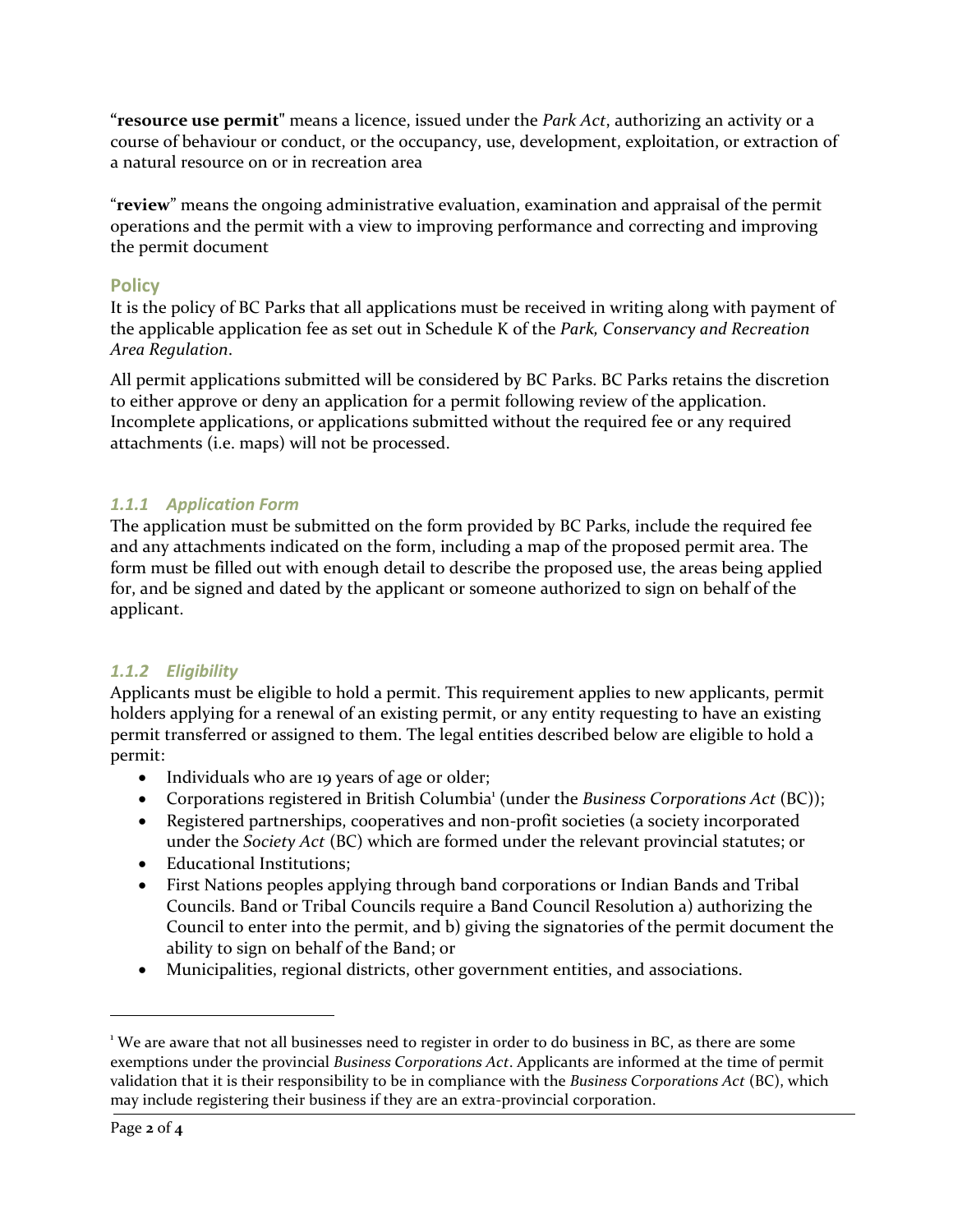

If an applicant wishes to do business under a different name then they must specify this on their application, and ensure that the permit application clearly identifies the eligible legal entity that will hold the permit.

# *1.1.3 Applications by BC Parks Employees*

BC Parks employees and spouses are eligible to apply for a permit. As members of the BC Public Service, BC Parks employees are subject to the Standards of Conduct, and although applications for a permit may be submitted by anyone meeting eligibility criteria in 1.1.2, employees considering applying for a PUP should speak with their manager about the ministry Standards of Conduct contact to discuss any real or perceived conflict with their duties or responsibilities.

# *1.1.4 Application Forms (Types)*

## a) **Commercial Recreation**

The commercial recreation application form is used for activities involving guided adventure tourism opportunities in parks including, but not limited to guide outfitting, angle guiding, lodges, ski facilities, equipment rentals, food services, hiking, kayaking, boat tours, river rafting, caving, heli-skiing and access into a park by a commercial operator. This application is also used for special events occurring within parks.

## b) **Land Use/Occupancy**

The Land Use/Occupancy application form is used for the use and occupancy of land, other than commercial recreation activities, that take place within a park, including but not limited to: structures and improvements, access roads or trails, utility rights-of-way, communication sites, aquaculture, water storage, trapping, diversions, dams and other miscellaneous land use.

### c) **Film**

The film application form is used for commercial filming undertaken within parks including still or motion photography on film or videotape regardless of the amount of time spent in the park (can be anywhere from less than an hour to multiple days).

### d) **Research**

 $\overline{a}$ 

The research application form is used for general research activities undertaken in a park<sup>2</sup> such as specimen collections, surveys, inventories and monitoring plots.

# *1.1.5 Applications for Areas Crossing Provincial Parks and other Crown Lands*

If an application is received for an activity that crosses park boundaries to include other Crown lands, the appropriate authorizing agency will be informed about the receipt of the application. BC Parks will work cooperatively with the other agency to adjudicate the application, and where possible, tenure documents will be synchronized. If a permit is granted, a separate tenure may be required to authorize use under the *Land Act*. See also Section 8.1.2 of Adventure Tourism Policy, Ministry of Forests, Lands and Natural Resource Operations.

<sup>&</sup>lt;sup>2</sup> For research applications within an ecological reserve, an Ecological Reserve Permit application form must be used. For more information see BC Parks' Ecological Reserve Permit Policy.